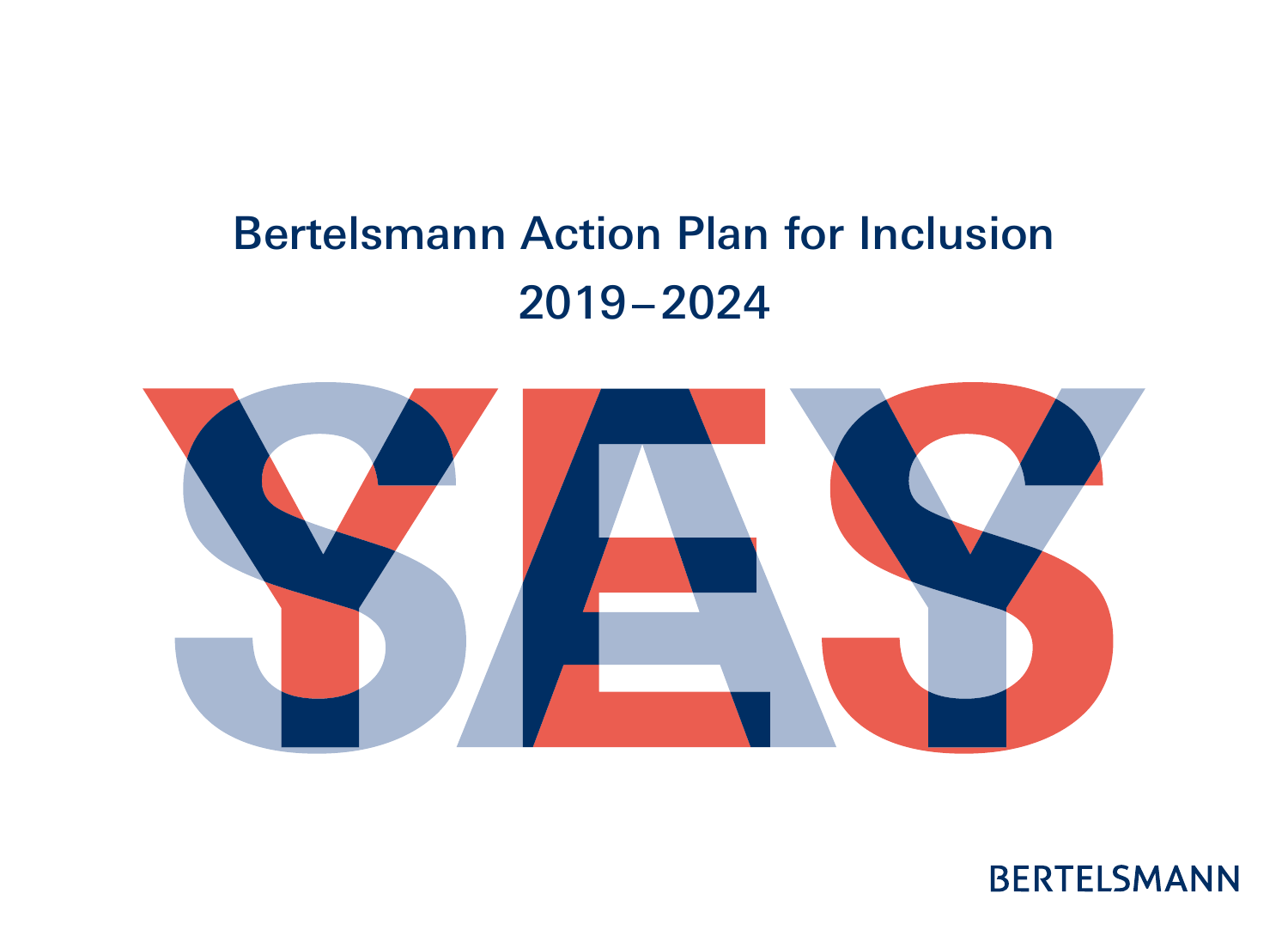### Foreword Dear Readers,

edia, services and education – Bertelsmann's businesses are as diverse as the<br>people in our company. Anyone seeking to contribute to this diversity is welco<br>at Bertelsmann!<br>Based on our inclusion agreements, we want to cre people in our company. Anyone seeking to contribute to this diversity is welcome at Bertelsmann!

Based on our inclusion agreements, we want to create an even more inclusive working environment for our colleagues with disabilities, thereby enabling everyone in the company to make a contribution to Bertelsmann's success.

This action plan was developed in a participatory process by colleagues from across all divisions and many different roles. We would like to thank all of them for their fantastic efforts and commitment! The results of our cooperation are 27 goals, which we intend to achieve by implementing 69 measures. We will evaluate our progress annually.

Our Bertelsmann Action Plan for Inclusion delineates what we have planned for the next five years, and how we intend to develop our company into the future . Its numerous measures will help Bertelsmann become an even better company!

Immanuel Hermreck, Bertelsmann Chief Human Resources Officer and Gabriele McNab, Bertelsmann Representative for Employees with Disabilities

Sabriele Mellat



Beyond individual goals and measures, Bertelsmann's Action Plan for Inclusion also addresses a central issue in our corporate culture, which focuses on participation and partnership. We say "Yes!" to diversity and difference as success factors for our company's creativity. Say "Yes!", too – and encounter people, not their disabilities!

Thank you for your support!

Gütersloh, September 30, 2019

**Immanuel Hermreck** Bertelsmann Chief Human Resources Officer

**Gabriele McNab** Bertelsmann Representative for Employees with Disabilities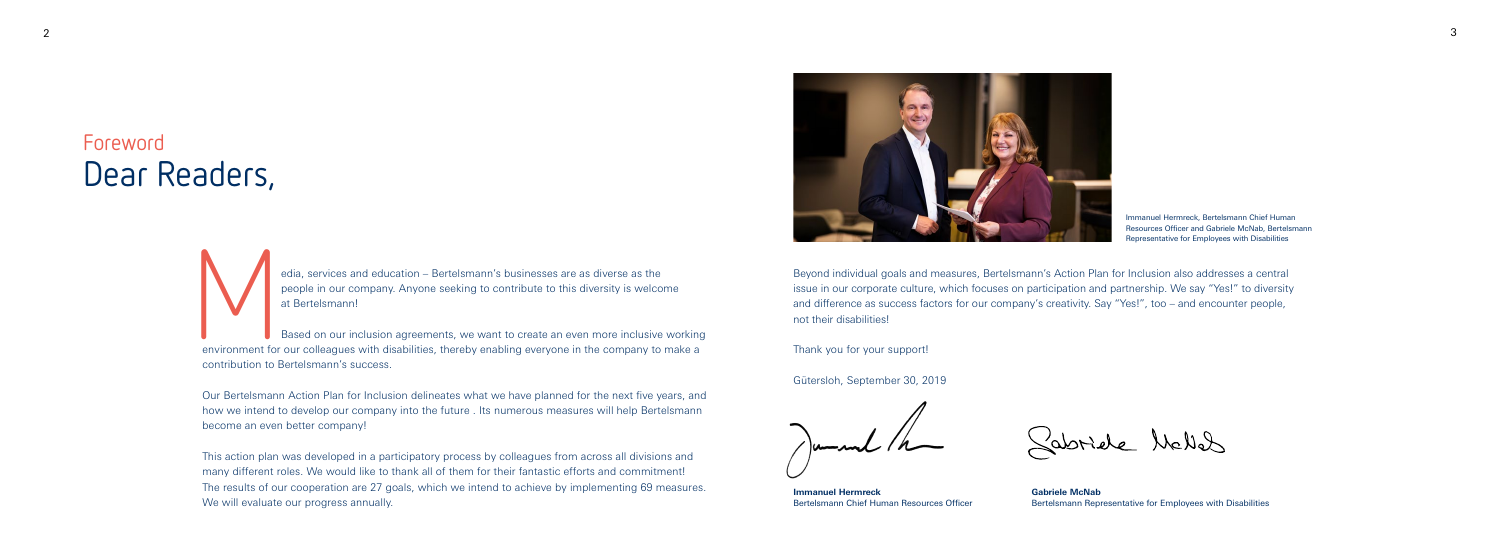## **Contents**

**Introduction** 

**08** The Action Areas at a Glance

10 Action Area 1<br>Workplace Design and Working Conditions

**Action Area 2** Constructional Conditions

20 Action Area 3<br>
Awareness-building and Communication

Action Area 4 Health Management

30 Action Area 5<br>Recruitment, Qualification and Development

Simply participate **Action Plan for Inclusion in an Easy Read Version** 

About the Action Plan for Inclusion

Publishing Credits

## Introduction

For Bertelsmann, employee diversity is a prerequisite for creativity, innovation and sustainable company success. We aim to further increase diversity at all levels and in every respect. Our objective is to create a working environment based on cooperation, commitment and mutual respect for all colleagues in the company. Bertelsmann wants to design processes and structures in such a way that employees with disabilities can work at the company without barriers, thus contributing their full potential to the success of the company. We strive to promote the inclusion of people with disabilities at Bertelsmann. Consequently, we also operate in accordance with the UN Convention on the Rights of Persons with Disabilities (CRPD).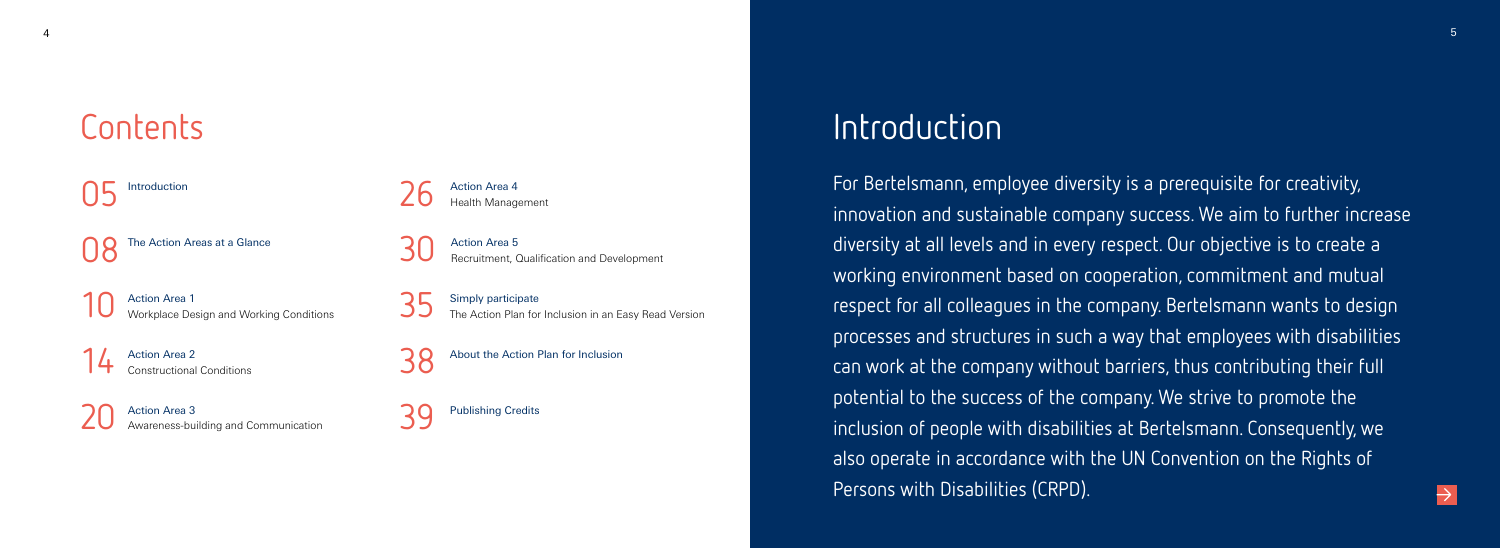

Plan for Inclusion will be im-The 27 goals of the Action plemented with 69 concrete measures.

With this in mind we developed the Bertelsmann Action Plan for Inclusion last year. It takes into account the needs of both people with disabilities and those whose impairment could lead to disability. Our joint project under the lead management of the Human Resources division of the Executive Board and the group representatives for employees with disabilities is planned to run for five years, until 2024, and encompasses 27 goals and 69 measures.

finetuning it for the individual cases. More than 50 colleagues with and without dis-In a first step, the Action Plan for Inclusion is directed at all German Bertelsmann companies, which will be responsible for implementing the action plan on site and abilities, managers, inclusion officers, employee representatives, HR managers and numerous other specialist departments were involved in the development. From the outset, they all contributed their expertise with a view to implementing the various measures.

Our goal is to integrate inclusion into existing structures and processes and to anchor it more firmly, especially in the following five action areas:

- Workplace Design and Working Conditions
- Constructional Conditions
- Awareness-building and Communication
- Health Management
- Recruitment, Qualification and Development

To achieve the objectives in the respective action areas, the measures adopted will be implemented and further developed with the support of the project participants and those responsible for the measures. Their degree of implementation will be reviewed annually.



With our action plan, we aim to more strongly promote a change of perspective at Bertelsmann. Colleagues and supervisors alike are called upon to more strongly value the potential of employees with disabilities and to be more attuned to their needs.

Our diversity of perspectives makes us a more creative and more innovative company. We are therefore happy to receive applications from people who will contribute to the diversity of our company and welcome them on board!

The Action Plan for Inclusion will be implemented at Bertelsmann's German locations over the next five years, from 2019 to 2024.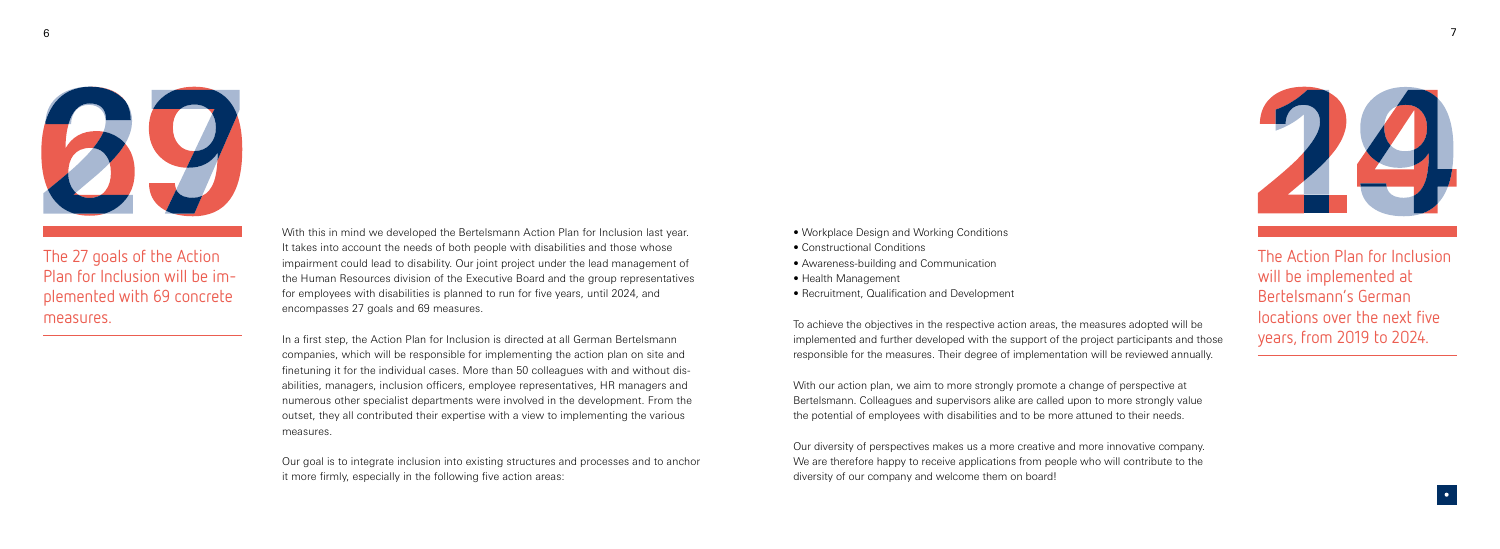## The Action Areas at a Glance

### Inclusion is the unrestricted, equal participation of people with disabilities in society.

### Action Area<br>Workplace D Workplace Design and Working Conditions

Source: CRPD, 2007

Bertelsmann strives to make its buildings fully accessible, as this is an important prerequisite for the equal participation of people with disabilities.

This action area focuses on designing jobs at Bertelsmann in an inclusive way. This refers both to the organization of work and to the concrete arrangement of the workplace.

### **Action Area** Constructional **Conditions**

### 3 Action Area<br>Awareness-Awareness-building and Communication

### Action Area Health Management

### Action Area<br>Recruitment Recruitment, Qualification and Development

We want to support and promote our employees with disabilities so that everyone can contribute to Bertelsmann's success.

Inclusion begins in people's minds and affects everyone – this idea is to be actively communicated and anchored in the corporate culture.

A healthy working environment is a prerequisite for the creative development of all employees. Inclusive health management also takes the perspective of employees with disabilities into account.

"Knowing is not enough, we must apply. Willing is not enough, we must do."

Johann Wolfgang von Goethe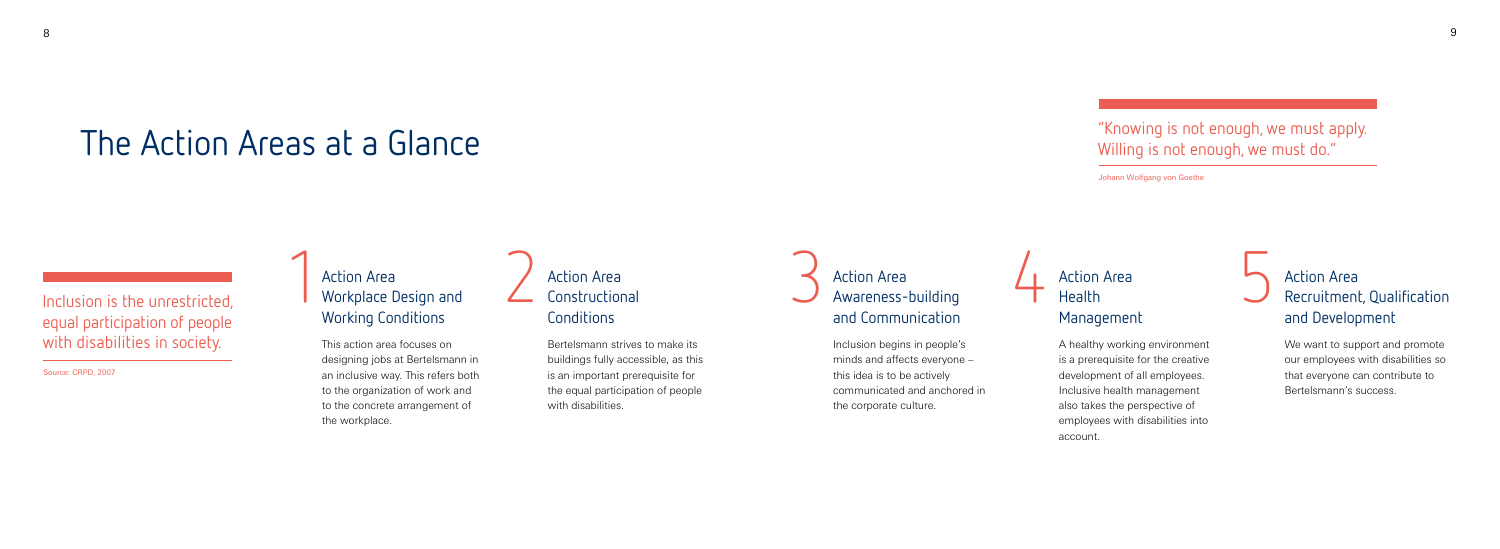

# $\rightarrow$  Action Area 1 Workplace Design and Working Conditions

This action area is all about making jobs at Bertelsmann inclusive. This refers on the one hand to the organization of work (part-time, mobile office, division of labor, etc.) and on the other to the concrete physical arrangement of the workplace (desk, computer, chairs, equipment, etc.). The interests of employees with disabilities should be also taken into account in the event of changes such as relocations, or on business trips. The measures are designed to empower employees with disabilities to work successfully. Measures in this action area promote cultural change, so that supervisors and colleagues are more likely to perceive the abilities and potential of employees with disabilities than their limitations. The path to inclusive working conditions and workplace design should be made as easy as possible for all employees by means of information material, training and consultation.

11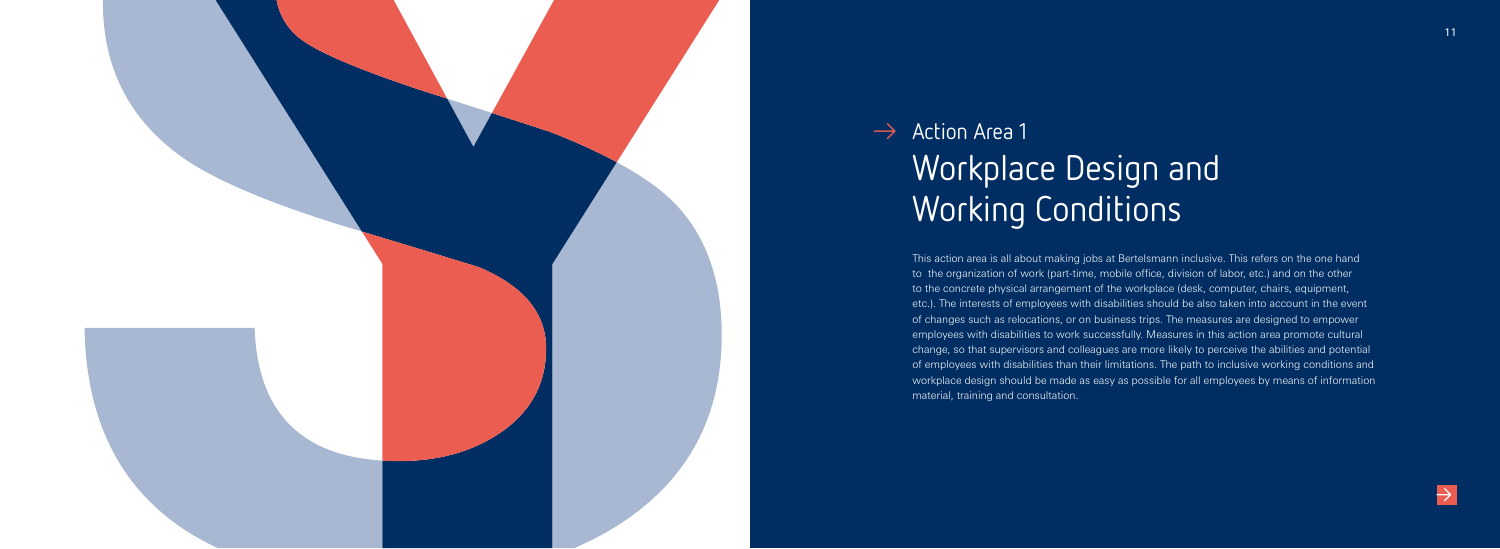The 2006 UN Convention on the Rights of Persons with Disabilities calls for the right to work in an open, inclusive and accessible working environment.

#### **1. Goal: Managers are supported with targeted information and advice on workplace design and working conditions for employees with disabilities.**

#### **Measures:**

- a) A working group will prepare short, target-group-specific FAQs for managers on inclusive workplace design and working conditions.
- b) Managers will be provided with this FAQ document, which will sensitize them to the issue (see "Awareness-building and Communication" 3.) as part of established management trainings.
- c) When designing workplaces and working conditions for employees with disabilities, uncertain ties can arise. In case uncertainties or problems arise, the representative for employees with disabilities must be consulted, and if necessary the integration office as well.

#### **2. Goal: Managers support the inclusive design of workplaces and working conditions.**

#### **Measures:**

- a) In the "E-Learning on Talent Management Instruments at Bertelsmann," the topics of workplace design and working conditions will be expanded to address the aspect of inclusion. Among other things, this includes managers addressing employees' requirements regarding their workplace design and working conditions during the performance appraisal.
- b) When considering the design of an inclusive working environment, the manager shall involve all those concerned at an early stage, in particular the persons affected and the representative for employees with disabilities. Options such as home offices, mobile offices, working hours suitable for the disabled (flexible or fixed working hours as required), division of labor and other measures will be examined.
- c) In the case of relocation-related changes to workplaces, it will be examined at an early stage whether employees with disabilities might be affected. The representative for employees with disabilities will be included in the planning.

- or sensory impair "Persons with disabilities include those who have long-term physical, mental, intellectual ments which in interaction with various barriers may hinder their full and effective participation in society on an equal basis with others."

d) The occupational health and safety committees will discuss inclusive workplace design for employees with disabilities as needed. The employer will always forward on the committee's recommendations to the managers responsible to ensure that they are implemented.

#### **3. Goal: The needs of employees with limited mobility on business trips are taken into account.**

#### **Measure:**

 For business trips, severely disabled employees with acknowledged mobility impairments can make use of means of transport and accommodation that enable largely barrier-free travel (e.g. rental cars with automatic transmission and rooms equipped for disabled persons). The travel expense guidelines will be reviewed and standardized in this respect.

#### **4. Goal: Employees with relatives in need of care, or with disabilities are supported.**

#### **Measures:**

a) On a case-by-case basis, it will be examined how care-giving relatives or parents of children with disabilities can be supported in the individual arrangement of their working time and place

b) It will be examined whether the childcare and holiday care supported by Bertelsmann can be

of work. set up in an inclusive way.

Source: CRPD, Article 1, 2007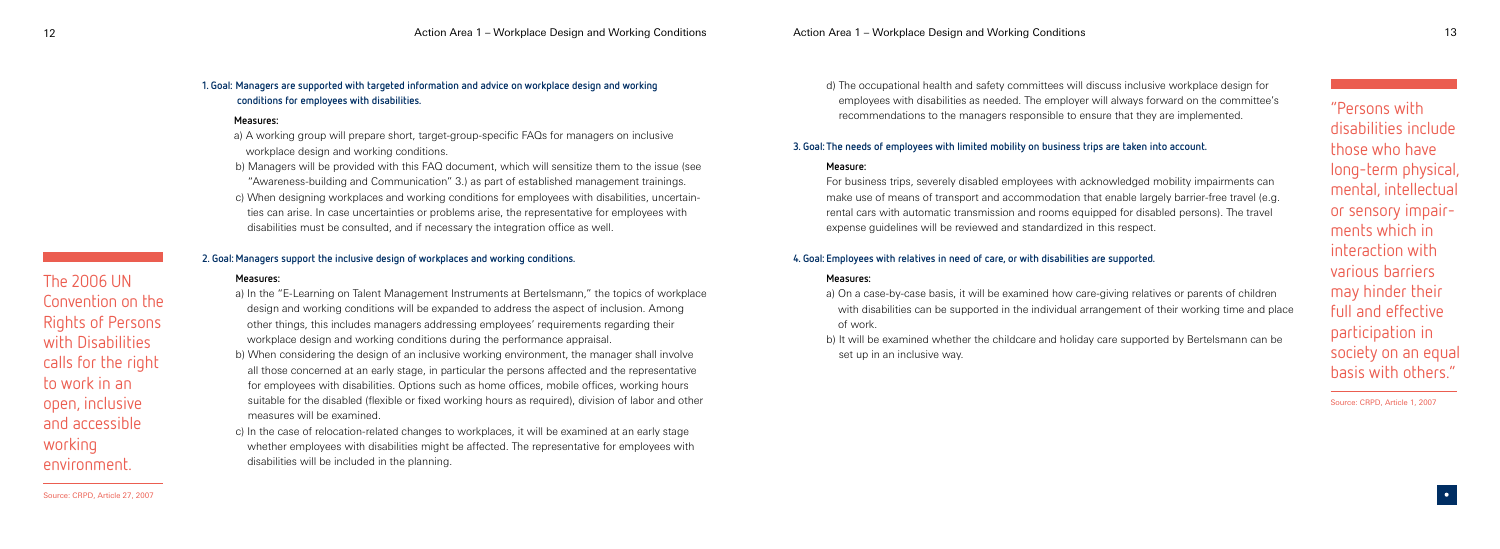

## $\rightarrow$  Action Area 2 Constructional Conditions

Bertelsmann strives to make its buildings fully accessible, as this is an important prerequisite for the equal participation of people with disabilities. This means designing buildings and entrances so that they can be used by people with motor, visual and other impairments in the same way as by everyone else. The possible short-term courses of action for Bertelsmann are very different for new buildings, existing buildings, and rental properties. New buildings offer the greatest scope for action. If accessibility is implemented from the outset, later conversion measures and modifications can be avoided. Although the scope for action is more limited for existing buildings and rental properties, there are options for improving accessibility in these cases as well.

![](_page_7_Picture_3.jpeg)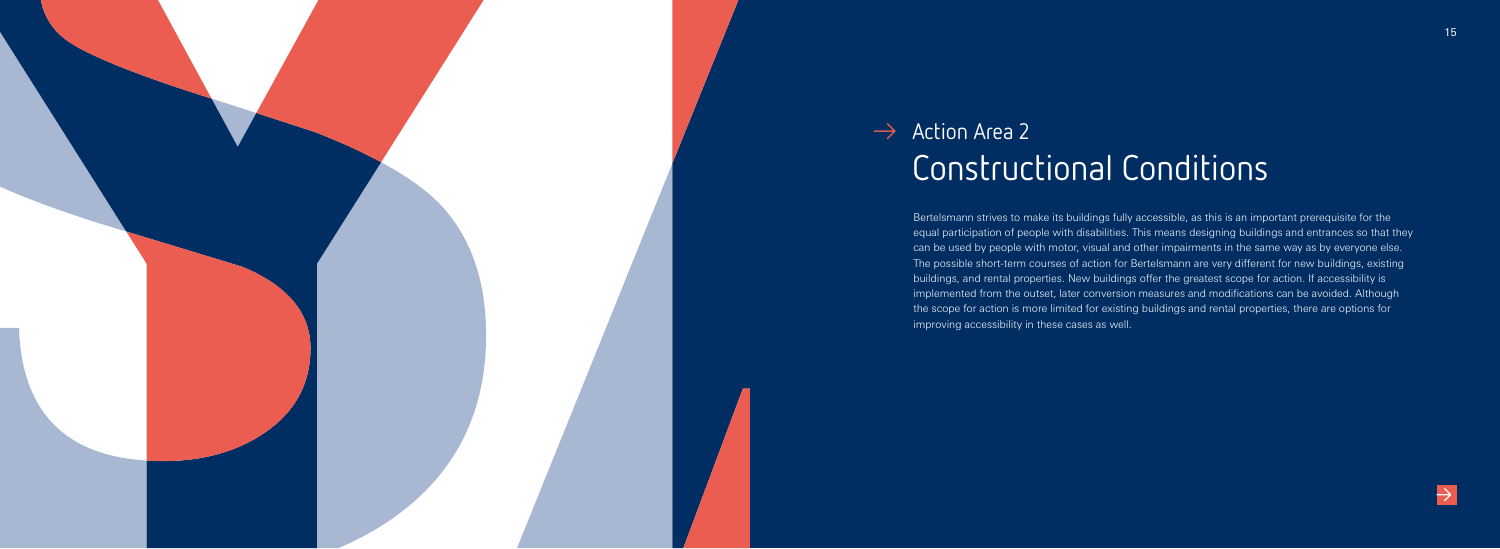"Accessibility means that the needs of people with disabilities are given equal consideration in shaping the environment."

Source: Bundesfachstelle Barrierefreiheit

#### **I. NEW BUILDINGS**

**1. Goal: Bertelsmann ensures new buildings are barrier-free. This goes both for company-owned buildings and for buildings constructed by third parties for Bertelsmann (rental/lease).**

#### **Measures:**

a) Among other things, the current version of the Technical Rule for Workplaces from the Workplace Directive (ASR V3a.2) will serve as the basis for construction planning as the standard for new buildings and the checklist "Barrier-Free Design of Workplaces" of the Administrative Employers' Liability Insurance Association (Verwaltungs-Berufsgenossenschaft) will be applied. b) In the case of new buildings, accessibility costs will be taken into account from the outset. c) In the case of new buildings, a barrier-free approach by public transport will be clarified with the responsible transportation companies during the planning phase. To this end, the responsible HR department will be involved in the process at an early stage.

### **2. Goal: The (group) representative for employees with disabilities is involved in the planning process for construction projects at an early stage.**

#### **Measures:**

- a) In the case of new sites at which there is no representative for employees with disabilities yet, the project manager will clarify with the (group) representative for employees with disabilities how accessibility can be taken into account from the outset.
- b) At an early stage of the planning phase for new buildings, a joint meeting will be held between the architect, the project manager, the (group) representative for employees with disabilities, the (partner's) works council and the HR department. At the meeting, the construction plans will be jointly checked for accessibility.
- c) The HR guideline "Conditions for New Sites" will be revised and expanded to include the topics of accessibility and inclusion at the workplace and in the buildings. The document will be made available to all HR departments.

#### **II. EXISTING COMPANY BUILDINGS**

#### **3. Goal: Accessibility is gradually expanded in the existing company buildings.**

#### **Measures:**

- 
- 
- 
- 
- 
- 

a) Recommendations for eliminating barriers in and around Bertelsmann buildings can be made via the in-house suggestions scheme or the HR departments. This will be communicated by works council and idea managers (e.g. through BENET tiles, divisional intranets or JAM). b) On its site visits, Occupational Health and Safety (committees) will advise those responsible on site accessibility based on the "Barrier-Free Design of Workplaces" checklist issued by the Administrative Employers' Liability Insurance Association (Verwaltungs-Berufsgenossenschaft). c) Priority will be given to implementing measures such as signage for barrier-free toilets (including in elevators) and improving safety labeling.

d) Further measures to expand accessibility will be implemented as part of major renovations.

Bertelsmann and its divisions have already been adopting inclu sion agreements for the increased participation of employees with disabilities since 2015.

![](_page_8_Picture_28.jpeg)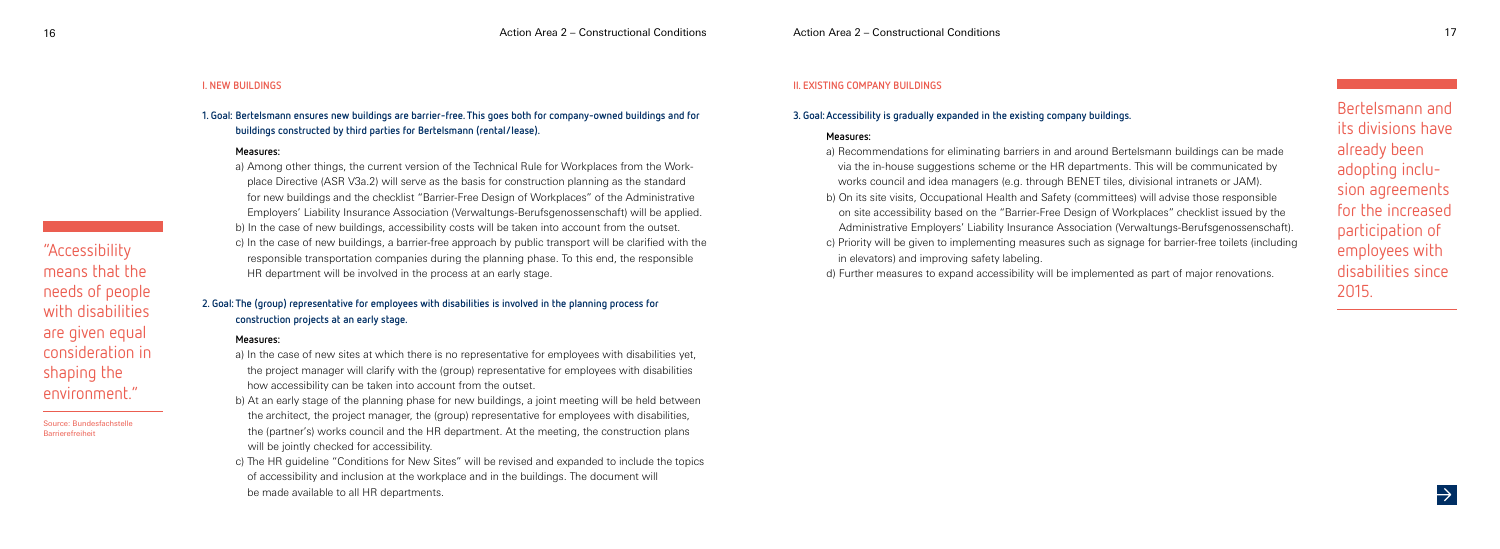A barrier-free environment is essential for 10 % of the population, helpful for 40 % and comfortable for 100 %.

Source: Neumann/Reuber (ed.), 2004, p.13

#### **III. RENTAL PROPERTIES**

**4. Goal: Bertelsmann takes accessibility into account when selecting rental properties and aims to do this for existing rental properties in cooperation with the lessor.** 

#### **Measures:**

- a) The accessibility standards listed under 1. a) will be taken into account in the rental conditions for new rental properties and extensions.
- b) In the case of existing rental properties, the measures that can be implemented for barrierfree accessibility will be evaluated at the suggestion of the representative for employees with disabilities or of individual persons together with those responsible for the site and the lessor.

#### **IV. ACCESSIBILITY AROUND EXISTING COMPANY BUILDINGS AND RENTAL PROPERTIES**

#### **5. Goal: Access to Bertelsmann buildings should be designed to be barrier-free for people with disabilities.**

#### **Measures:**

- a) Access to Bertelsmann sites and buildings will be checked for accessibility and adapted (e.g. door next to turnstile) – provided no important operational reasons prevent this.
- b) Sketches of the site will be expanded and amended to include information on barrier-free means of transport and on barrier-free entrances and parking spaces.
- c) Signages will be installed to make it easier to find barrier-free entrances and parking spaces.
- d) Bertelsmann will encourage public transportation companies to use barrier-free vehicles to enable employees with disabilities to reach their workplaces without barriers (see 1. c)).

#### **V. DEALING WITH PERSONS WITH DISABILITIES IN THE EVENT OF DANGER**

**6. Goal: Emergency plans reflect the concerns of all employees with disabilities and visitors with disabilities with** 

### **regard to rescue priority.**

#### **Measures:**

a) The emergency plan shall describe what aids or organizational measures are necessary to enable people with disabilities to leave the building safely in case of an emergency or to reach a safe place. This will take into account the fact that trainees and interns may have changing

b) The annual safety briefing will include a reference to measures needed to assist persons with disabilities in the event of danger (e.g. "buddies" to help people with disabilities leave the

workplaces. building safely).

c) Bertelsmann will compile an overview of key information pertaining to hazards for employees and visitors with disabilities (based on the emergency plan, see 6. a)) and provide it to the evacuation officers, HR departments and managers.

Taking accessibili ty into account at an early stage in the construction of new buildings can save the need for extensive con version measures later on.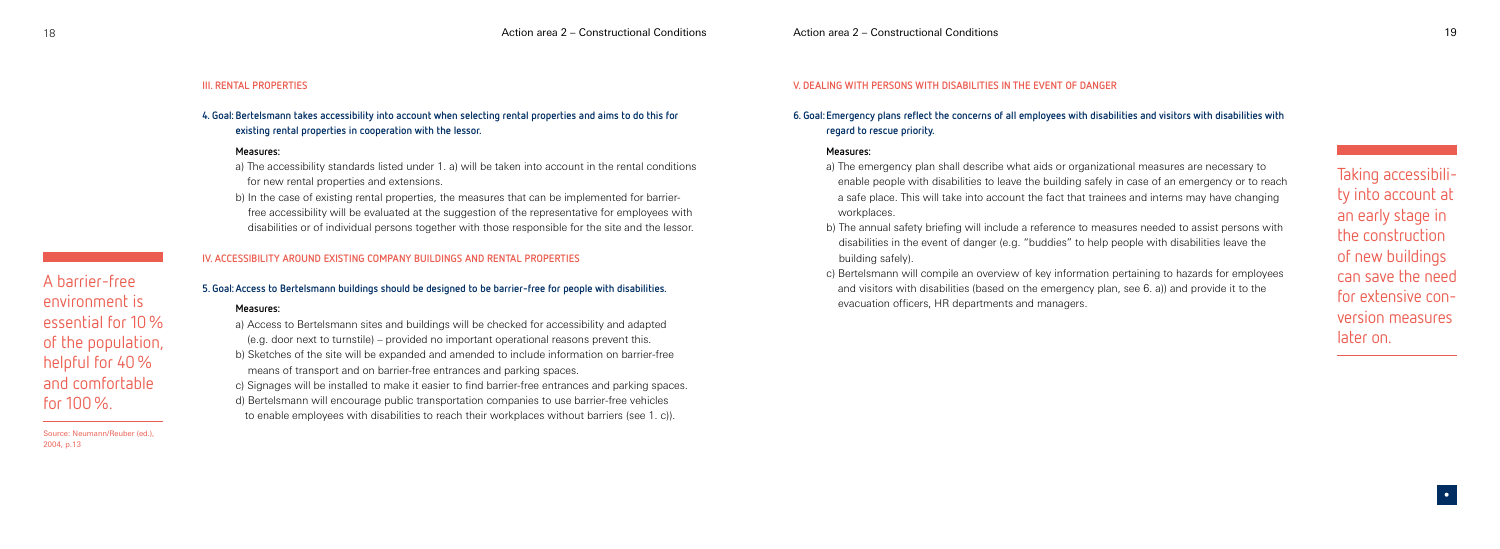![](_page_10_Picture_0.jpeg)

## $\rightarrow$  Action Area 3 Awareness-building and Communication

With its Action Plan for Inclusion, Bertelsmann also wants to bring about a cultural change in the company. The emphasis should be on the strengths of people with disabilities rather than their possible limitations. At the same time, an atmosphere should be promoted in which employees can talk about possible support requirements as a result of the disability without hesitation. To achieve this, it is necessary to dispel the reservations of supervisors and colleagues with and without disabilities and to encourage them in dealing with the issue of disability. The goal is openness in communication and greater self-evidence in dealing with the topic of disability. This applies to all disabilities, including those that are not visible, such as mental disabilities. This cultural change should be promoted in various ways and at different locations – through information, advice on how to implement inclusion and successful, transferable examples that show what an inclusive working environment is and what benefits it brings to all colleagues in the company. The many means, channels and points of communication should be barrier-free wherever possible.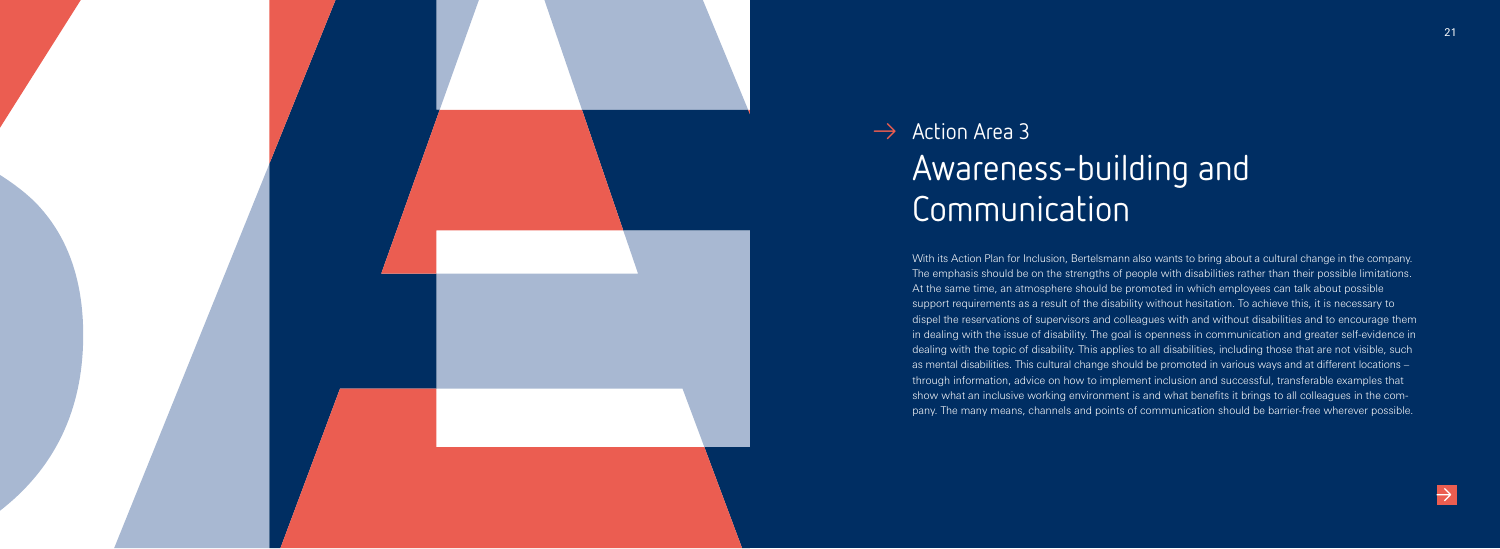"Common sense is simply the collection of prejudices acquired by the age of eighteen."

Albert Einstein

#### **1. Goal: Information on inclusion is prepared for all employees so that it is clear and centrally available.**

#### **Measure:**

- The guiding principles and objectives of the UN Convention on the Rights of Persons with Dis The contents of the BENET tile of the (group) representative for employees with disabilities will be revised and positioned as the first point of contact at Bertelsmann for all questions on inclusion. Links to the divisional representatives for employees with disabilities will be added. abilities will be reflected in the BENET tile.

- other internal awards, will not be endowed. The award criteria will be developed by an in b) Every two years, Bertelsmann will award an internal diversity prize recognizing exemplary efforts in the area of inclusion, and will communicate these efforts widely. The prize, like all house working group. The Chief Human Resources Officer will appoint a panel of judges for the awards ceremony.

#### **2. Goal: In the spirit of the UN Convention on the Rights of Persons with Disabilities, the focus is on the abilities of people with disabilities rather than on their possible impairments.**

#### **Measures:**

a) There will be regular reports on examples of successful inclusion from everyday work. All available central and decentralized communication channels will be used for this purpose, such as BENET, the divisional intranets, JAM and Handicap TV.

a) Inclusion will be anchored as a topic in training courses for managers and HR departments. In-- b) The subject of inclusion will be addressed annually at the meetings of management representa formation about offers of support, legal backgrounds, team involvement, etc. will be provided.

c) The images and texts used in communications will reflect the fact that employees with disabilities contribute to the diversity of the company.

d) A diversity campaign will offer all employees the opportunity to address the issue of inclusion so as to promote the implementation of the UN Convention on the Rights of Persons with

Disabilities in everyday life.

e) Information events on the subject of inclusion will be offered in all divisions. Ideally, these should be integrated into events such as health days or inclusive sports events. Topics such as support with mental impairments, physical barriers or inclusive cooperation can be addressed in this context. These events will be conducted in a barrier-free environment.

**3. Goal: Executives and HR managers will be further informed and sensitized about inclusion with the aim of reducing potential reservations and uncertainties in the recruitment and employment of people with disabilities.**

#### **Measures:**

tives and HR managers. on-boarding.

c) Integrated e-learning courses that sensitize managers to the topic of inclusion will following the example of the Code of Conduct and become a mandatory component of management

Many disabilities are not visible from the outside. Only about 3 % of severe disabilities are present at birth.

Federal Statistical Office, Statistics on severely disabled people, short report 2017, p.13

![](_page_11_Picture_25.jpeg)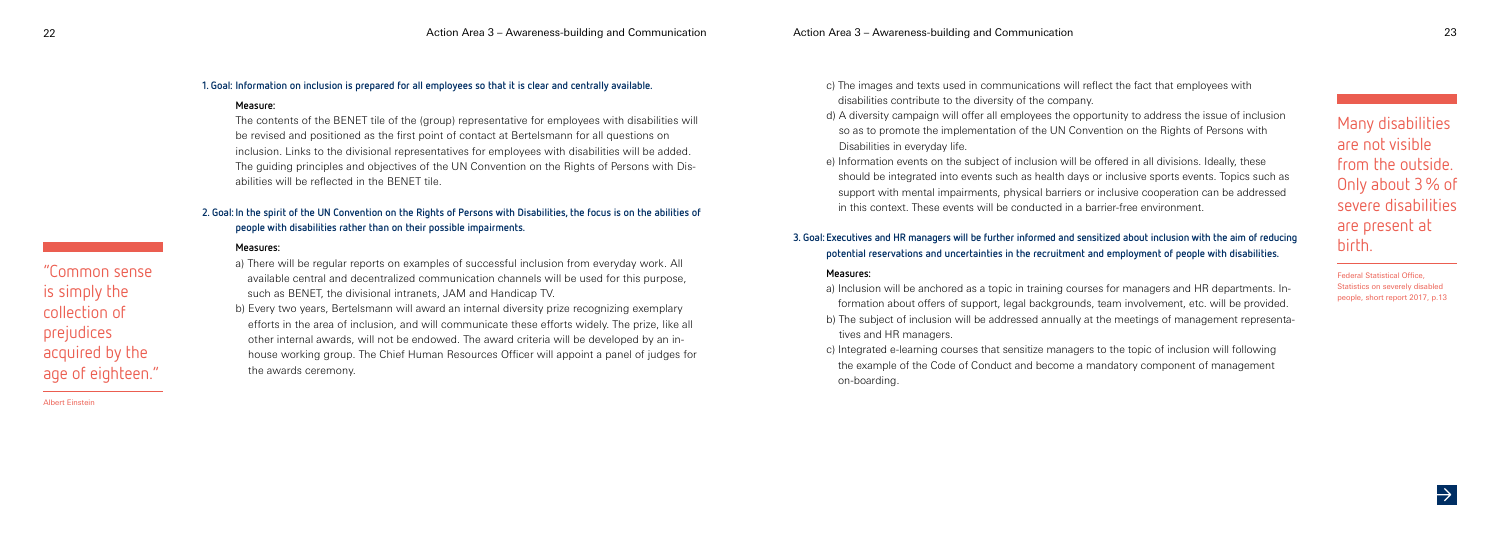"Diversity

management" is the management of diversity among employ ees. It is about recognizing, appreciating and using the differ ent potentials of a person.

Source: Pauser/Wondrak (ed.), 2011, p.27

- Events will be conceived according to the principle of "meeting and celebrating together irrespec tive of differences". Events will be planned and carried out on the basis of the checklist for barrierfree events of the statutory accident insurance.

#### **4. Goal: The needs of people with disabilities are taken into account at events.**

#### **Measure:**

#### **5. Goal: Strengthen peer-to-peer exchanges among employees with disabilities.**

#### **Measure:**

The establishment of a self-organizing network of employees with disabilities will serve to facilitate cross-divisional exchange.

#### **6. Goal: Ensure barrier-free communication to facilitate access to all information.**

- b) The creation and implementation of the action plan will be accompanied by extensive commit - tee work. All relevant committees should be informed about the action plan and its implemen

#### **Measures:**

- a) Communications on BENET and the divisional intranets will be designed as barrier-free as possible according to the "multi-sensory principle".
- b) Relevant documents (e.g. the Group Inclusion Agreement, [Group] works agreements, personnel sheets, letters from the Chairman, strategy information) will be made available in a form as barrier free as possible.

#### **7. Goal: The action plan should reach as many employees as possible.**

#### **Measures:**

a) The creation and implementation of the action plan will be accompanied by communications on BENET, JAM, the divisional intranets and other communication channels in order to generate and maintain interest throughout the entire creation and implementation process.

tation.

c) An inclusion-related question will be incorporated in the 2021 employee survey to assess the awareness of all employees concerning this topic and to derive new measures based on this.

"The only man I know who behaves sensibly is my tailor; he takes my measurements anew each time he sees me. The rest go on with their old measurements and expect me to fit them"

George Bernard Shaw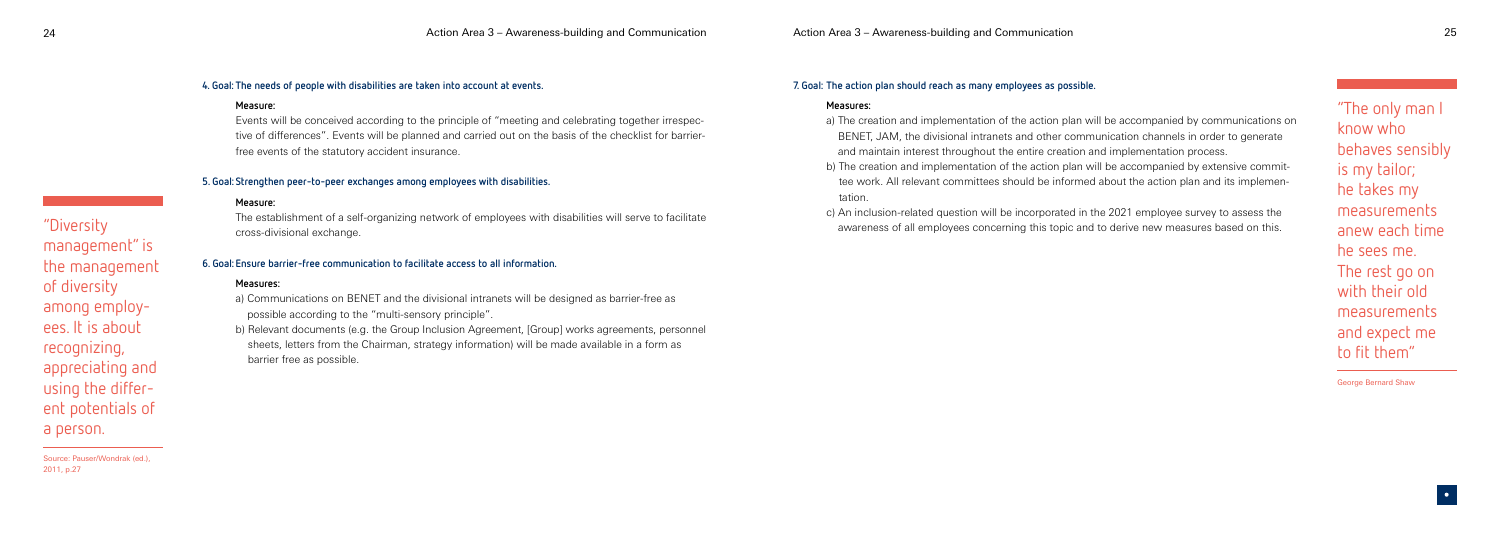![](_page_13_Picture_0.jpeg)

## $\rightarrow$  Action Area 4 Health Management

Health management at Bertelsmann serves to safeguard, maintain and improve health ("prevention") or to restore health ("rehabilitation"). The Group's health management measures are based on the concept that a healthy environment is necessary for the creative development of employees. The topic of health is becoming increasingly important given current demographic developments. While it is equally important for employees with and without disabilities, health may mean different things depending on circumstances. This is why inclusive health management also takes the perspective of employees with disabilities into account when developing and implementing measures. This applies to communication about health services as well as to the existing working groups on health, which regularly address the topic of inclu sion. Employees with disabilities should also have access to sports facilities as a matter of course.

![](_page_13_Picture_3.jpeg)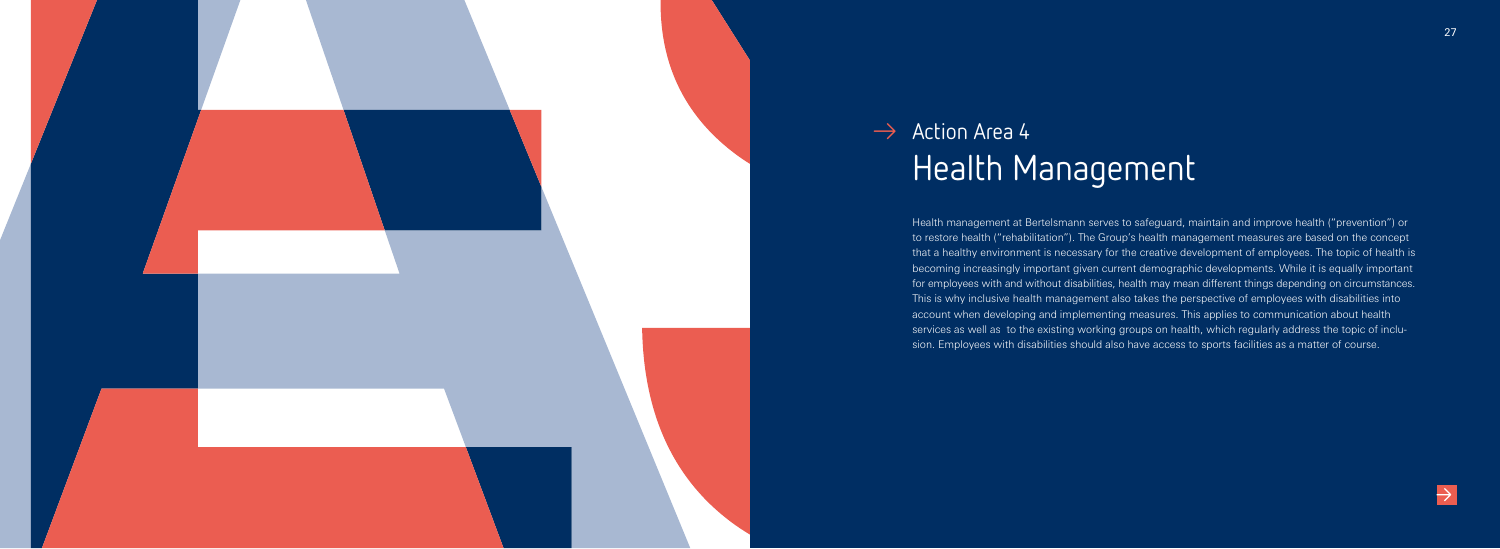"Investments in the health of our employees are always an investment in our company."

Immanuel Hermreck, Bertelsmann Chief Human Resources Officer

#### **1. Goal: The subject of inclusion is expanded in Bertelsmann Group Health Management (BGM).**

#### **Measures:**

- management for employees with disabilities. Relevant contact persons such as the representa a) The BGM website and the divisional intranets will highlight the importance of workplace health tives for employees with disabilities or the inclusion officers will be linked.
- b) The Action Plan for Inclusion, occupational integration management and reintegration will be addressed in all health-related training courses.

- a) The "health working groups" will regularly put the inclusion and working conditions of employ ees with disabilities on their agenda and discuss these topics, which moreover will be included in the "Guide for Health Working Groups".
- b) Inclusion-related topics will also be addressed as part of the regular evaluation of the imple mentation of minimum health standards.
- c) Networking between the working groups and the sharing of ideas about inclusive health services will be promoted. The various company health management websites of the divisions will be used for this purpose.

#### **2. Goal: The existing "health working groups" address the inclusion and working conditions of employees with disabilities at all sites.**

#### **Measures:**

a) A cross-divisional and Group-wide OIM working group comprised of representatives for employees with disabilities the works council and the HR department will support the nationwide implementation of OIM on the basis of updated OIM templates (as of spring 2019). At the same time, the OIM working group will be responsible for questions and the optimization of the OIM process as well as for promoting continuous exchange.

- be made accessible via the BENET tile of the group representative for employees with disabili - ties and the divisional intranets, creating a uniform understanding of the process and the partic - c) OIM training courses will be held throughout the divisions and the Group. These will be orga b) The OIM working group will manage communications using the OIM process. Information will ipants involved. Communication and details can be designed individually within the divisions. nized by the group representative for employees with disabilities, documented on peoplenet and will be a prerequisite for participation in the OIM integration team.

- a) The various options for reintegration, e.g. based on the "Hamburg Model", will be communi cated to managers. If necessary, managers, supported by the HR department, will promote an understanding culture of teamwork during reintegration.

#### **3. Goal: Further promote the uniform design of Occupational Integration Management (OIM).**

#### **Measures:**

### **4. Goal: Bertelsmann increasingly promotes the reintegration of employees after a prolonged period of illness (e.g. following the "Hamburg model").**

#### **Measures:**

b) The difference between reintegration and occupational integration management will be addressed in all OIM and health-related training courses (see 1.b)).

#### **5. Goal: Employees with disabilities have access to events and sports facilities as a matter of course.**

#### **Measures:**

a) The company's own sports program will either be extended to include more inclusive offers or existing offers will be further developed and communicated accordingly.

b) Company cooperation with providers of sports and rehabilitation services that are also suitable for employees with disabilities, such as sports studios, rehabilitation sports and medical supply stores, will increasingly be sought.

"We invest in our people, empower them and provide fair working conditions."

#### Bertelsmann Essentials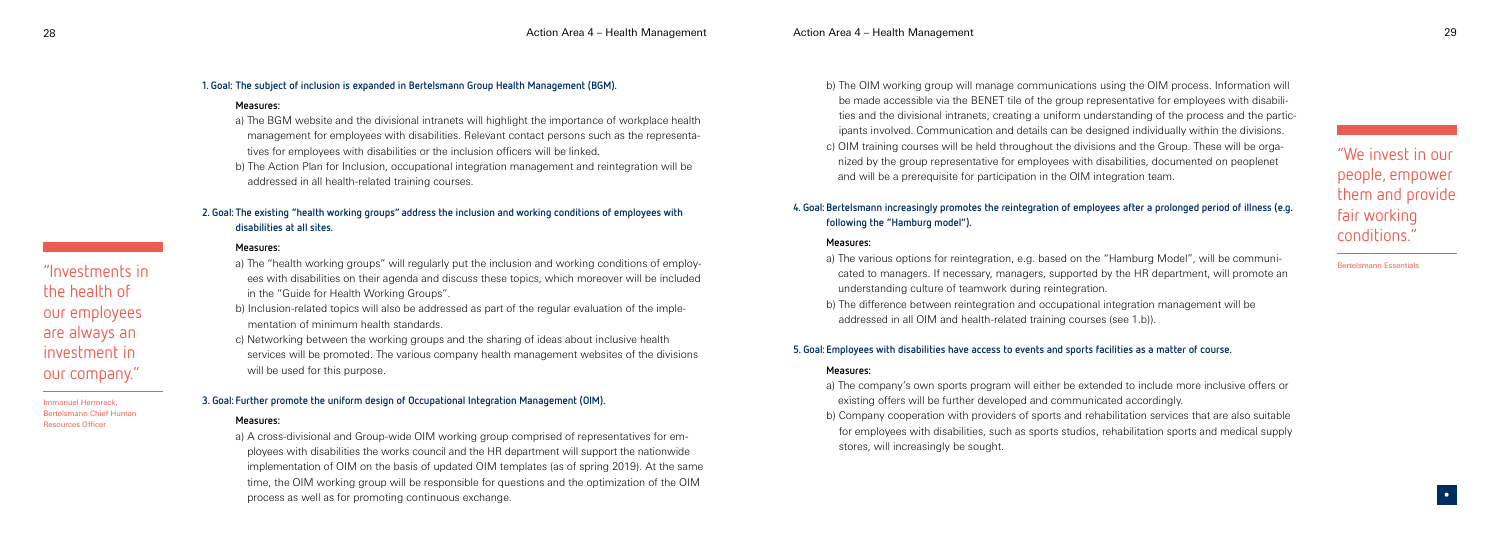![](_page_15_Picture_0.jpeg)

## $\rightarrow$  Action Area 5 Recruitment, Qualification, and Development

- 
- 
- 

People with disabilities contribute to the company's diversity and are very welcome at Bertelsmann. Bertelsmann not only wants to improve the situation of employees with disabilities, but also intends to recruit more people with disabilities as employees and trainees. Cooperation projects, for example with the Chamber of Industry and Commerce (IHK) or with vocational training centers, can be a first step. The further qualification of inclusion officers, HR managers and representatives for employees with disabilities is also essential for improving the situation of people with disabilities, who should have the same career development opportunities as employees without disabilities. For this reason, further training courses and events should be inclusive and assessment systems and forms should be further developed to take account of disability-related reductions in performance.

![](_page_15_Picture_6.jpeg)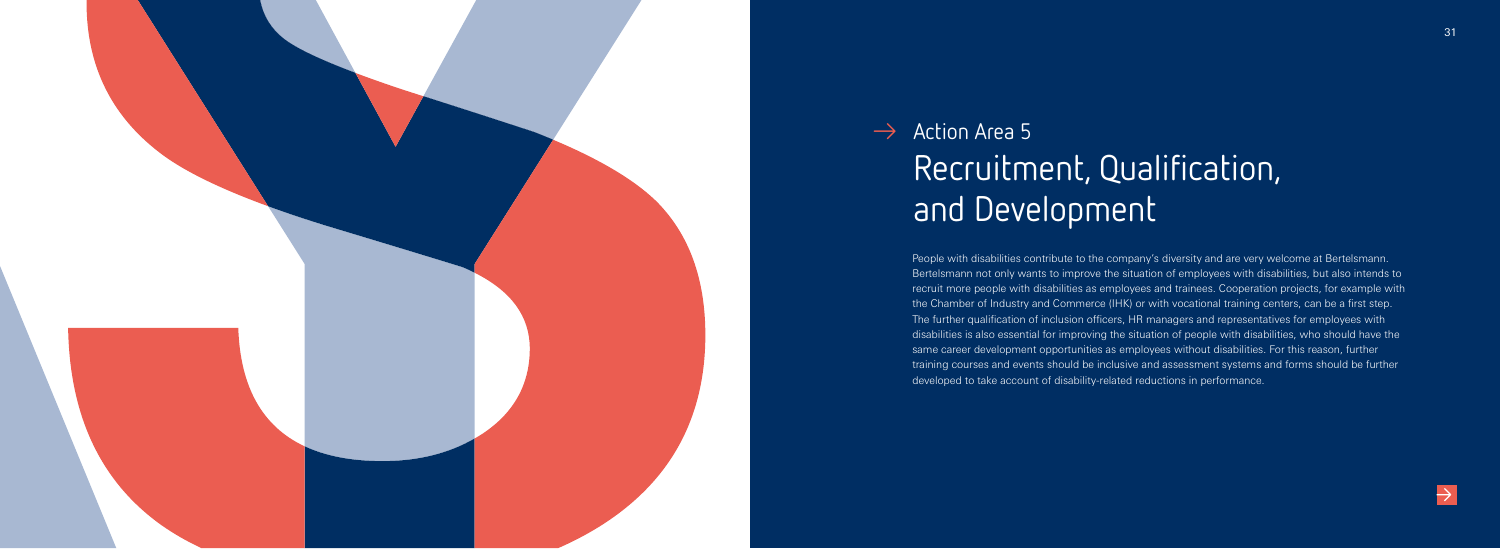We welcome applications from people who contribute to the diversity of our company.

#### **I. RECRUITMENT**

**1. Goal: Bertelsmann is an attractive employer and is increasingly recruiting people with disabilities as employees and trainees.**

#### **Measures:**

- a) The sentence "We welcome applications from people who contribute to the diversity of our company" will be included in every job advertisement and on the website of all job exchanges.
- b) Internal and external career portals will provide information on the support options offered by the representative for employees with disabilities in the application process.
- c) It will be examined how internal career portals, job advertisements and the submission of appli cations can be made barrier-free.
- d) It will be examined whether job advertisements in peoplenet can be linked with job exchanges aimed at people with disabilities. In addition, cooperation will be sought, for example, with the Specialist Placement Service for Severely Disabled Academics or the vocational development centers.
- e) It will be examined to what extent cooperation with chambers of industry and commerce can be expanded to enable more people with disabilities to receive training at Bertelsmann and its companies.
- f) Bertelsmann will offer internships and work trials for people with disabilities to the extent pos sible within the company. Bertelsmann will seek to achieve this by cooperating with vocational training centers.

#### **II. QUALIFICATION AND DEVELOPMENT**

- b) Meetings will be held between the integration office, representative for employees with dis abilities and inclusion officers/the HR department at all locations as required but at least once a year. These meetings will promote the transfer of knowledge by the integration office as well as cooperation between the location and the integration office, e.g. with regard to applications.

**2. Goal: Inclusion officers, HR managers and representatives for employees with disabilities who are active in the participation of people with disabilities in working life are trained to carry out these tasks in the best** 

## **possible way.**

#### **Measures:**

a) Inclusion officers, HR managers and representatives for employees with disabilities will receive the necessary training (e.g. from integration offices) to ensure that each division has experts on both the employee and employer side.

#### **3. Goal: Training courses and events are always designed to be inclusive.**

#### **Measure:**

Training courses and events will be designed so that all employees, including those with physical disabilities, can participate in all activities unless important reasons contradict it.

"We want to give all our employees the opportunity to further their training and acquire qualifi cations so that we can secure Bertelsmann's long-term success."

Immanuel Hermreck, Bertelsmann Chief Human Resources Officer

![](_page_16_Picture_27.jpeg)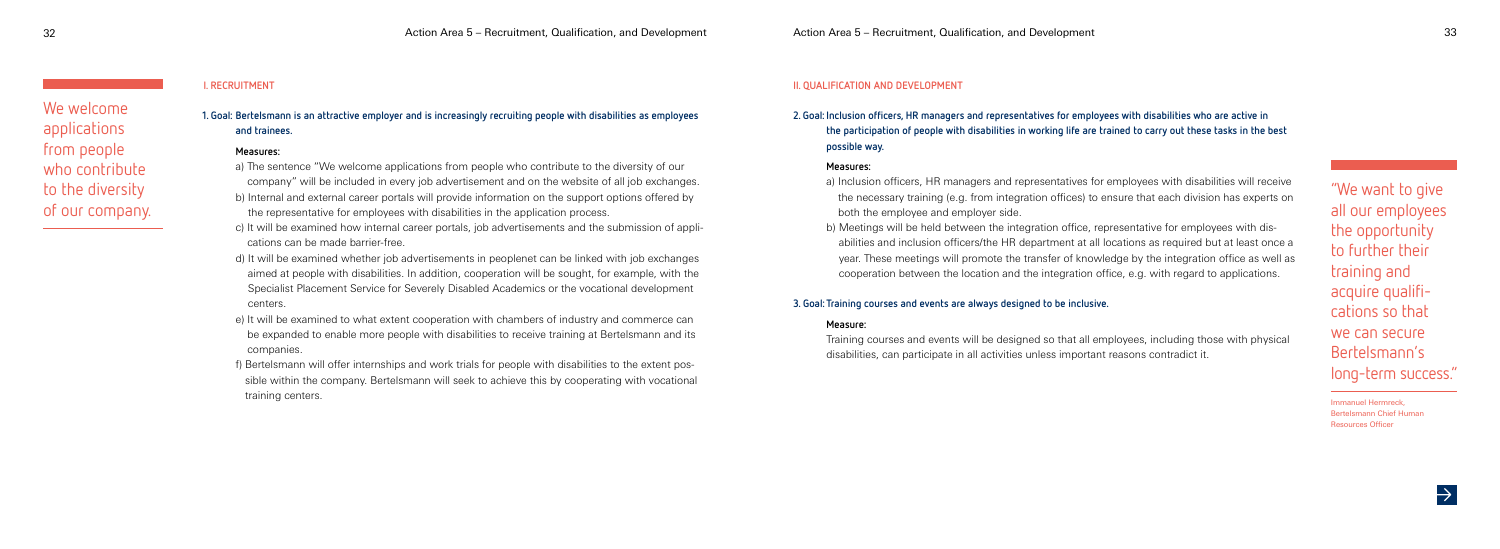"Our inclusion chairpersons, HR managers and representatives for employees with disabilities are trained continuously to perform their duties in the best possible way."

Gabriele McNab, Bertelsmann Representative for Employees with Disabilities

#### **4. Goal: Employee assessment systems and forms are further developed to take account of disability-related reductions in performance.**

#### **Measures:**

- a) Management tools (e.g. performance and development dialogues, team discussions) will be reviewed to ensure that the needs of employees with disabilities are taken into account.
- b) When objectives are agreed, impairment-related performance restrictions will be taken into account to ensure that the objectives are achieved.

#### **5. Goal: The right of apprentices with disabilities who have completed their training to be hired within the Group (see Group Inclusion Agreement) is supported with additional incentives and takeover offers.**

#### **Measure:**

It will be examined what incentives promote the hiring of apprentices with disabilities who have completed their training and whose previous internal application attempts were unsuccessful.

![](_page_17_Picture_9.jpeg)

![](_page_17_Picture_10.jpeg)

 $\bullet$ 

## "Easy Read" What is the Action Plan for Inclusion?

It is important for Bertelsmann that employees are different.

- Only then will we get many new ideas and success.
- Employees with disabilities should also be able to work well at Bertelsmann.
- That's what they call it: Inclusion.
- For good inclusion at Bertelsmann, there is the Action Plan for Inclusion.
- The Action Plan for Inclusion contains 27 goals and 69 tasks.
- The Action Plan for Inclusion is intended to help all managers and employees.
- Colleagues with disabilities have many strengths.
- But they sometimes need a little help.
- Maybe that is why everyone has to work a little differently.

![](_page_17_Picture_27.jpeg)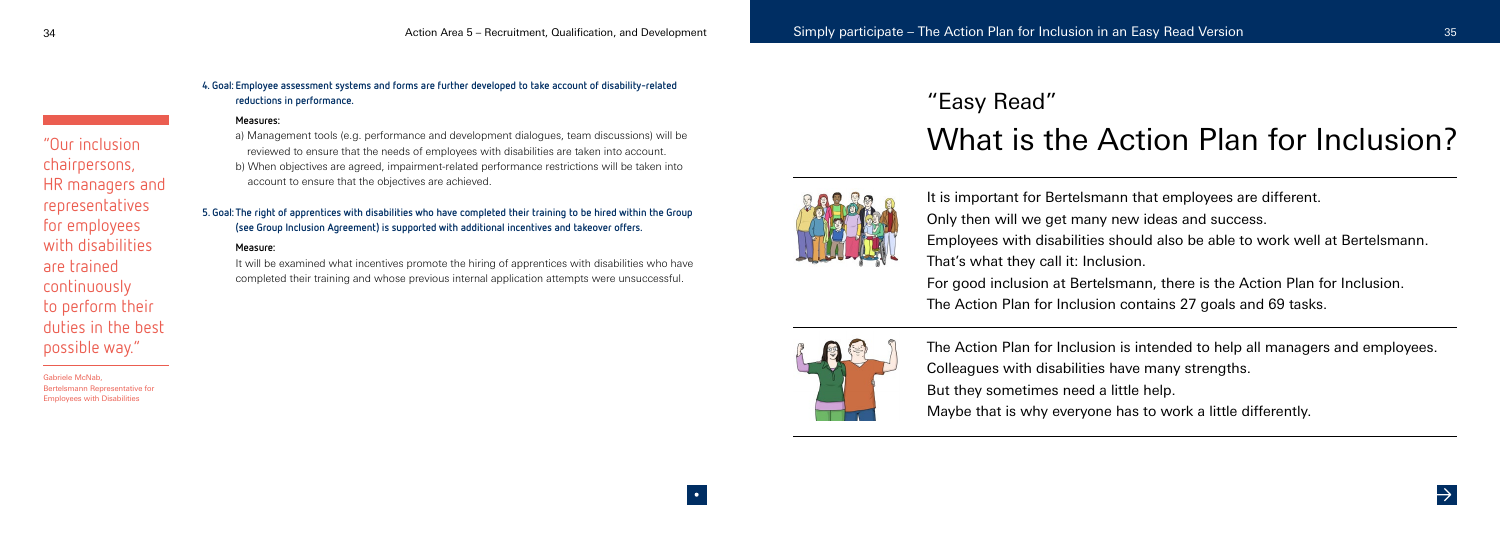### The Action Plan for Inclusion has 5 areas

![](_page_18_Picture_4.jpeg)

### **Area 1: Good Workplaces**

Employees with disabilities may need tools and aids at their workplace.

![](_page_18_Picture_7.jpeg)

### **Area 2: Buildings**

All Bertelsmann buildings should be barrier-free.

![](_page_18_Picture_10.jpeg)

### **Area 3: Supporting Employees with Disabilities**

Employees with disabilities should be able to show their strengths. All employees should help them.

Employees should learn how to work with disabled colleagues.

![](_page_18_Picture_14.jpeg)

![](_page_18_Picture_15.jpeg)

![](_page_18_Picture_16.jpeg)

### **Area 4: Health**

All employees should keep well and fit.

If an employee becomes ill, he or she should get well again.

The same is true for employees with disabilities.

### **Area 5: More Employees with Disabilities**

We hope: more employees with disabilities apply to Bertelsmann. Bertelsmann is working with various partners to achieve this.

By 2024, all the goals of the Action Plan for Inclusion should be achieved. Bertelsmann constantly checks whether all tasks are getting done.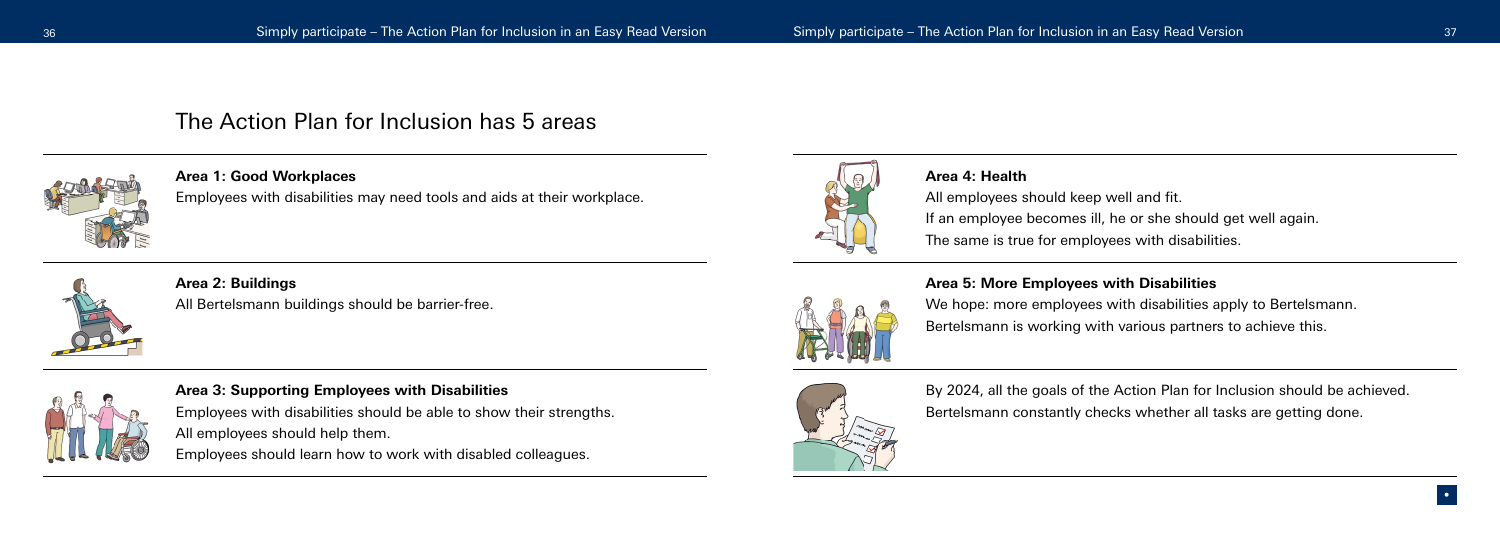## About the Action Plan for Inclusion

The Bertelsmann Action Plan for Inclusion is based on the requirements of the National Monitoring Mechanism for the German Institute for Human Rights, which accompanies and monitors the implementation of the UN Convention on the Rights of Persons with Disabilities in the Federal Republic of Germany. It is the result of a participatory process involving more than 50 colleagues from different divisions and roles and is based on an assessment of the current situation at Bertelsmann's German companies. The Plan comprises 27 concrete goals and 69 derived measures in five action areas.

The Action Plan for Inclusion envisages the coordinated imple mentation, evaluation and further development of measures at Bertelsmann and its divisions. A structured process will serve as the basis for its continuous implementation until 2024.

#### **Prioritization of measures**

A prioritization of the measures to be implemented will be carried out yearly by the project participants to implement the Action Plan for Inclusion as planned.

#### **Control**

Implementation of the Bertelsmann Action Plan for Inclusion is the responsibility of the Human Resources division of the Exec utive Board (Corporate Responsibility & Diversity Management department) and the group representatives for employees with disabilities.

Jan Voth (page 3); Lebenshilfe für Menschen mit geistiger Behinderung Bremen e. V., Illustrator Stefan Albers, Atelier Fleetinsel, 2013 (pp. 35 to 37)

#### **Rights**

#### **Communication**

The Bertelsmann Action Plan for Inclusion will be communicated comprehensively and continuously via the internal communica tions media at the German Bertelsmann companies and dis cussed on the Group committees. The document is also avail able to the public: [www.bertelsmann.de/aktionsplan-inklusion.](http://www.bertelsmann.de/aktionsplan-inklusion)

#### **Monitoring and Evaluation**

The degree of implementation of the prioritized measures will be assessed annually and the process modified if necessary. At the end of the five-year term, a final project evaluation will be conducted. On this basis, it will be decided how the issue of inclusion will be further addressed at Bertelsmann after 2024.

### **PUBLISHING CREDITS**

#### Publisher

Bertelsmann SE & Co. KGaA Carl-Bertelsmann-Straße 270 33311 Gütersloh, Germany

#### Responsible

Marie-Luise Kühn von Burgsdorff Head of Corporate Responsibility & Diversity Management

#### Project management Nora Müller

Diversity Manager

#### In cooperation with

Katrin Grüber Institute for Humanity, Ethics and Science and many other colleagues at Bertelsmann

#### Design and Production TERRITORY CTR GmbH

#### Photo Credits

Any reproduction, in whole or in part, only with the express permission of Bertelsmann SE & Co. KGaA

#### Paper

This report was printed climate-neutrally on fully FSC-certified paper.

#### For Applicants

Recruiting services [createyourowncareer@bertelsmann.de](mailto:createyourowncareer@bertelsmann.de) [www.createyourowncareer.de](http://www.createyourowncareer.de)

![](_page_19_Picture_37.jpeg)

![](_page_19_Picture_38.jpeg)

### **BERTELSMANN**

![](_page_19_Picture_40.jpeg)

Penguin<br>Random House

![](_page_19_Picture_42.jpeg)

![](_page_19_Picture_43.jpeg)

Bertelsmann **Printing Group** 

![](_page_19_Picture_45.jpeg)

![](_page_19_Picture_46.jpeg)

![](_page_19_Picture_47.jpeg)